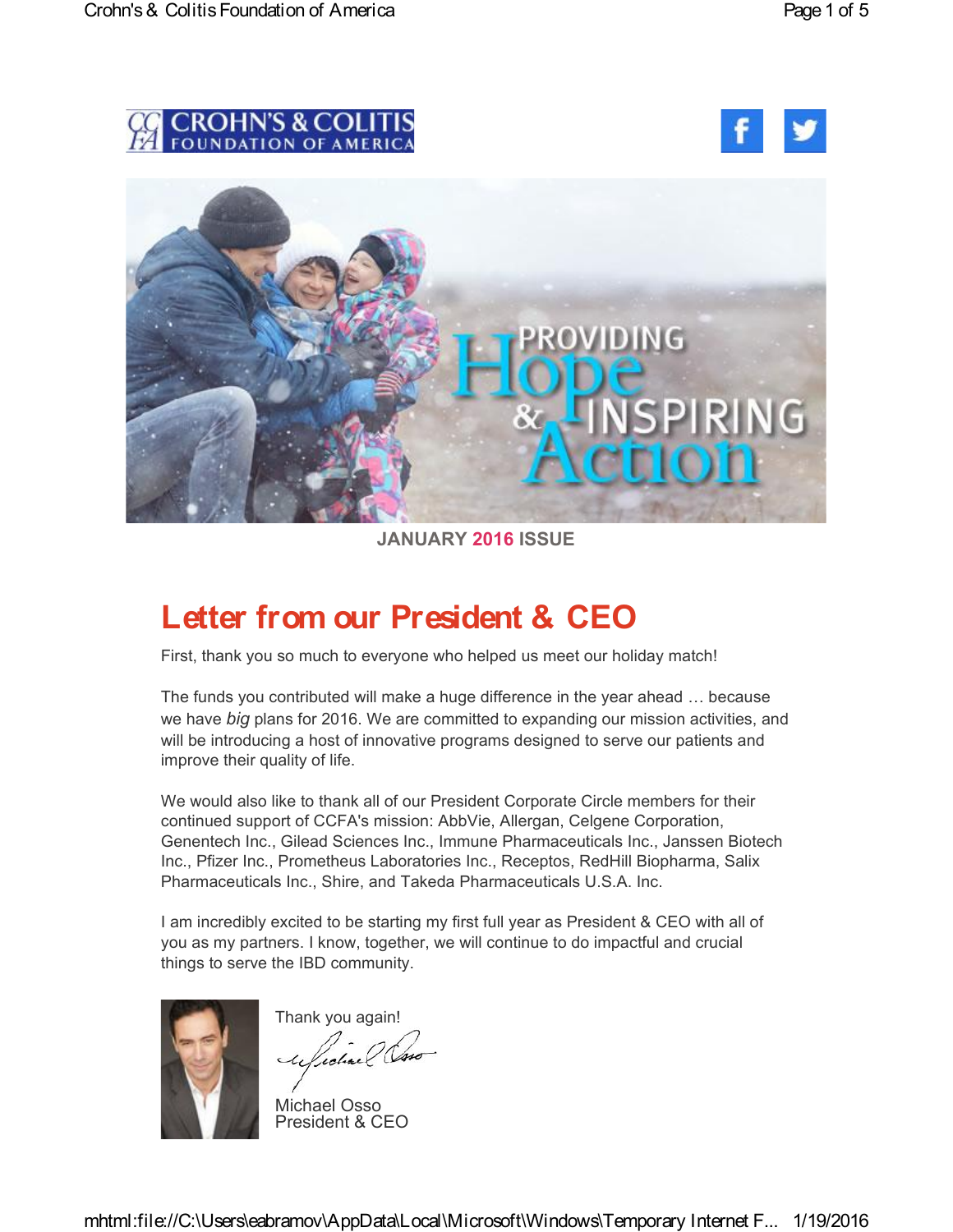## **Take Steps with Tyler**



*"I want to be a doctor in San Diego someday so I can help sick kids get better."*

Tyler, a honored hero

Every day, Take Steps and CCFA inspire children like Tyler to overcome the challenges of living with IBD. **Will you please join us this year?** Invite your friends, family, and co-workers to form a team and raise funds for cures.

**READ MORE ►**

## **What Exactly is Camp Oasis?**



Camp Oasis is a co-ed residential summer camp program that enriches the lives of children with IBD by providing them with a safe and supportive community. Since all of the kids (and many of the adults) are living with IBD, our camps allow them to see that they are not alone, try all sorts of new sports and activities, and create friendships with people who truly understand them.

**REGISTER TODAY ►**

#### **An Iron Will**

A year ago, Brian's only goal was to be strong enough to get out of bed after his surgery. This year, he completed a half IRONMAN with an ostomy. It was one of the most emotional moments of his life—one that he will never forget. And even though he was faced with constant mental hurdles, he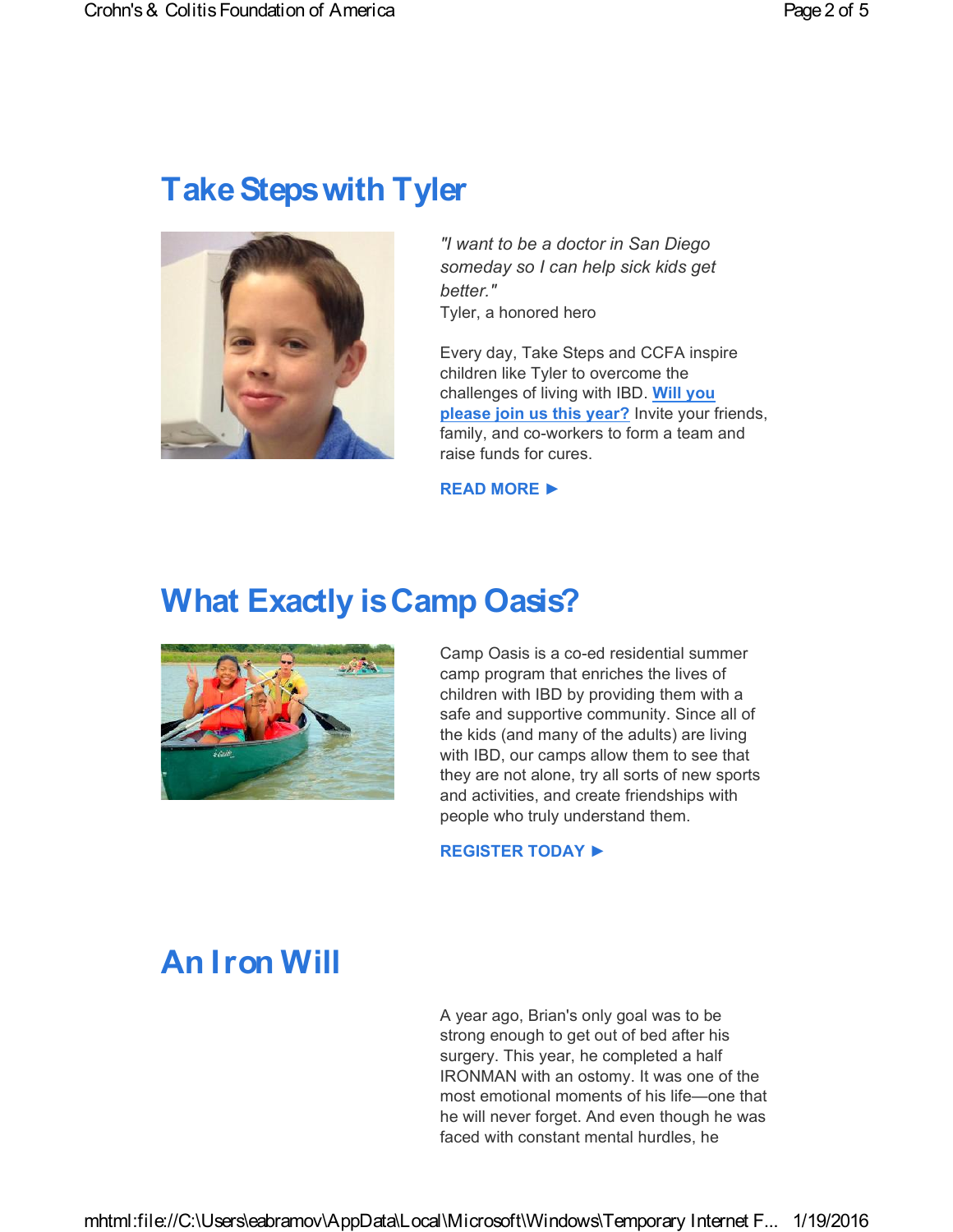

realized that Crohn's actually prepared him for all of it. Today, he encourages other IBD patients to create a goal of their own.

**READ MORE ►**

# **Be There for People with IBD**

**With your help, we can continue to fund groundbreaking IBD research, as well as provide education and support services to hundreds of thousands of patients across the United States.**

#### **DONATE NOW**



#### **A New Scholarship for IBD Patients!**

AbbVie has just launched a brand new scholarship fund to provide financial support to 15 exceptional students living with IBD as they pursue their higher education goals. It's just one of many scholarships available to IBD patients, so please visit our website for more information or call CCFA's IBD Help Center.

**READ MORE ►**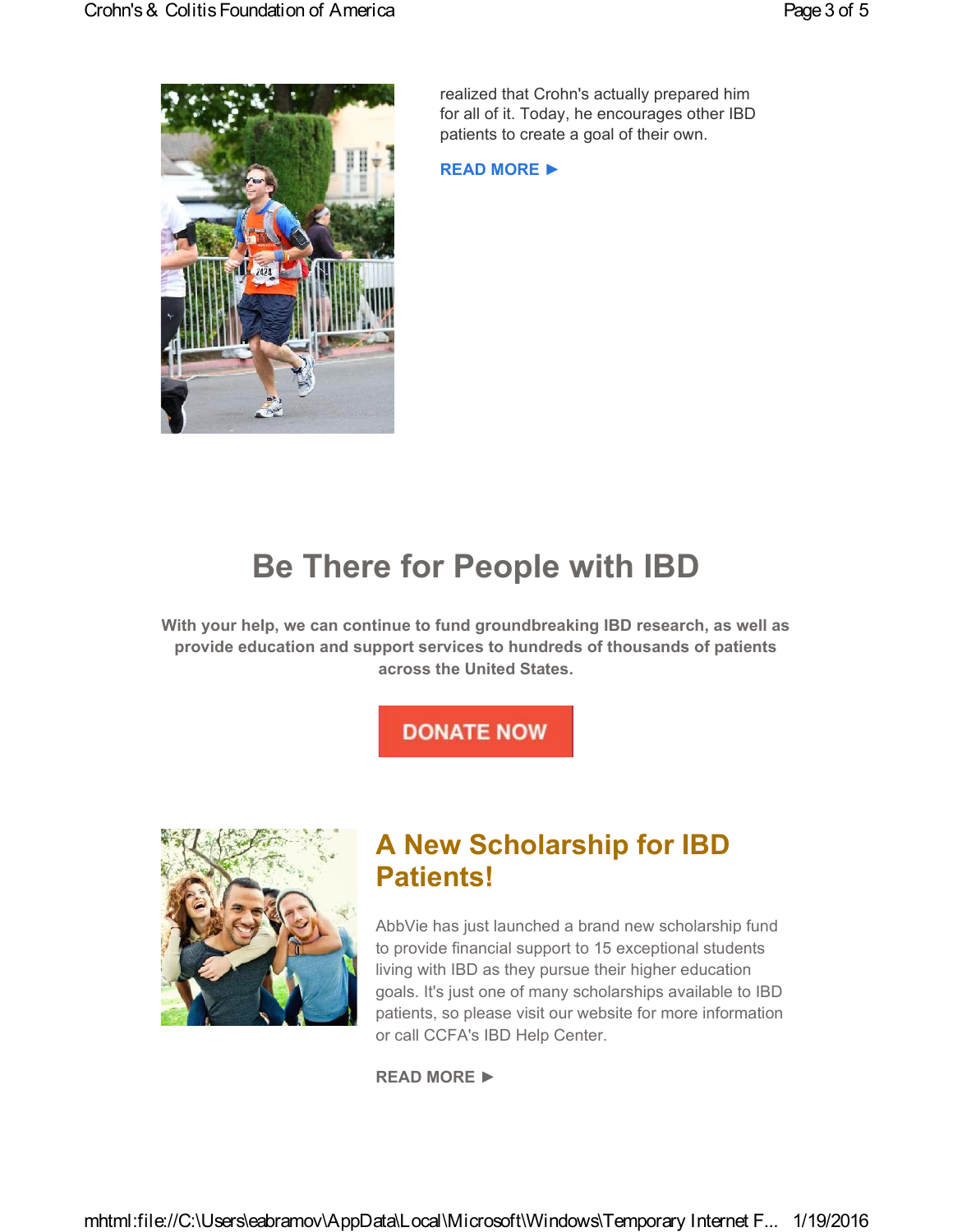## **A Game-changer for IBD Research**

For the first time ever, more than 40,000 IBD patients, researchers, and healthcare providers will be brought together by IBD Plexus® to create the world's largest registry of IBD patients of all ages, which will transform how Crohn's and colitis research is conducted.

#### **LEARN MORE ►**



#### **Miss a Webcast?**

Not to worry! They are now available 24/7 on various topics, including: nutrition in IBD, complementary and alternative therapies, diagnostics in managing IBD, and updates in research.

**START WATCHING TODAY ►**

# SEARCH OUR<br>CSOUTCCS





CCFA provides a comprehensive database of studies, clinical trials and other research on Crohn's disease and ulcerative colitis. Some of the recently added studies include:

- A long-term registry to assess the safety and effectiveness of Humira in UC patients
- A study to evaluate Vedolizumab IV compared to Adalimumab SC in UC patients
- A trial to assess endoscopic improvement and changes in intestinal and serum biomarkers in